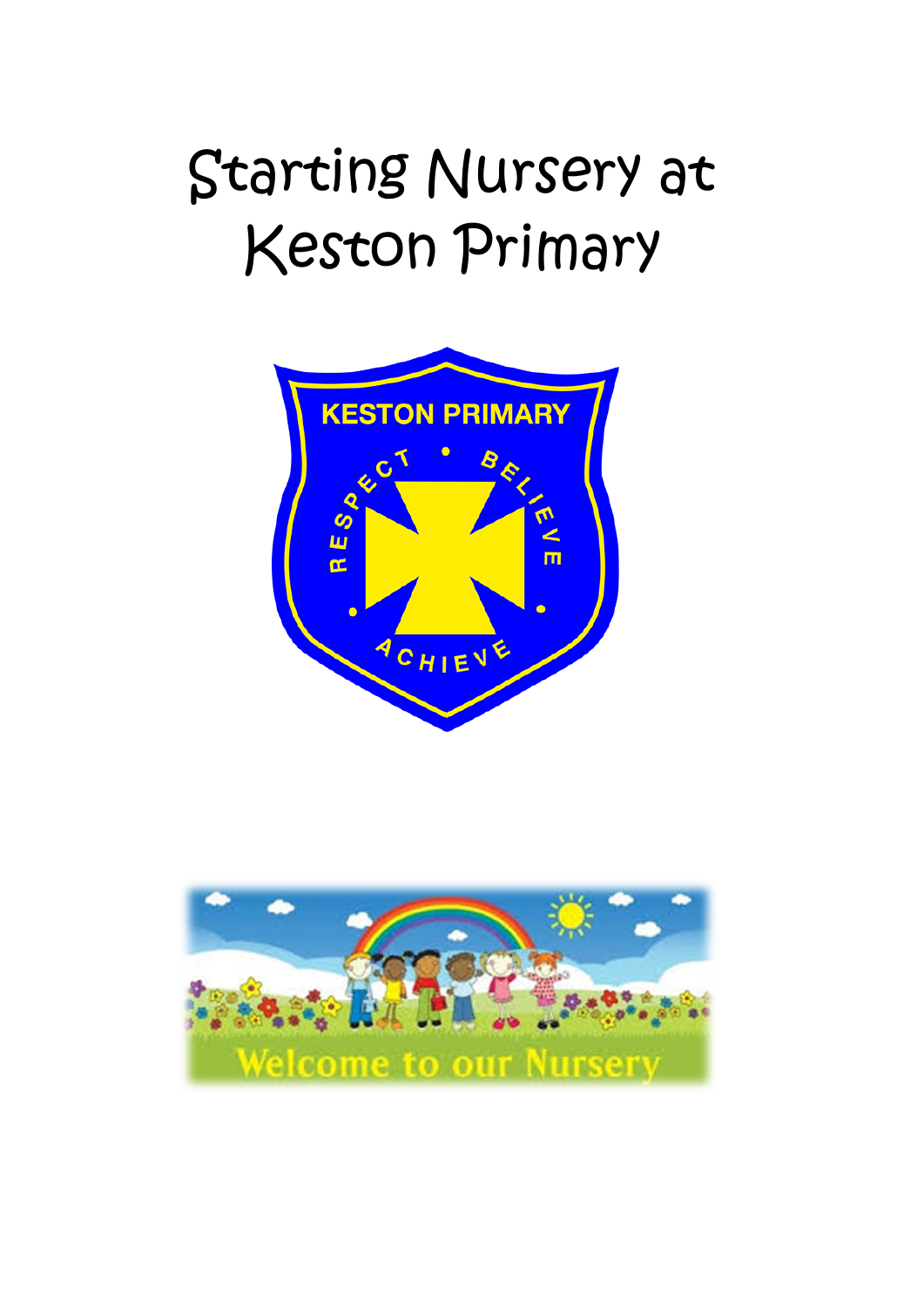There's a lot you can do in the weeks before to get ready for the big day. But try to keep your efforts low-key. If you make too big a deal out of this milestone, your child may end up being more worried than excited. Here are some ideas to keep the focus on fun.

# **Use pretend play to explore the idea of Nursery**

Take turns being the parent, child, and teacher. Act out common daily routines, such as saying good-bye to mummy and/or daddy, taking off your coat, singing songs, reading stories, having Circle Time, playing outside, and taking naps. Reassure your child that Nursery is a good place where they will have fun and learn. Answer their questions patiently. This helps children feel more in control which reduces their anxiety.

# **Read books about Nursery**

There are many books about going to Nursery available from the local library. Choose several to share with your child over the summer before school starts. Talk about the story and how the characters are feeling. Ask how your child is feeling.







# **Make a game out of practicing self-help skills.**



These skills include putting on and taking off and unzipping their coat, hanging their coat on a hook, fastening their shoes. For example, you might want to have a "race" with your child to see how quickly they can put on their shoes.

When you play school together, you can give your child the chance to practice

taking off their coat, zipping it up and sitting with their legs crossed. If your child will be bringing lunch, pack it up one day before school starts and have a picnic together. This will give them the chance to practice opening their lunch box and unwrapping their sandwich—important skills for the first day!



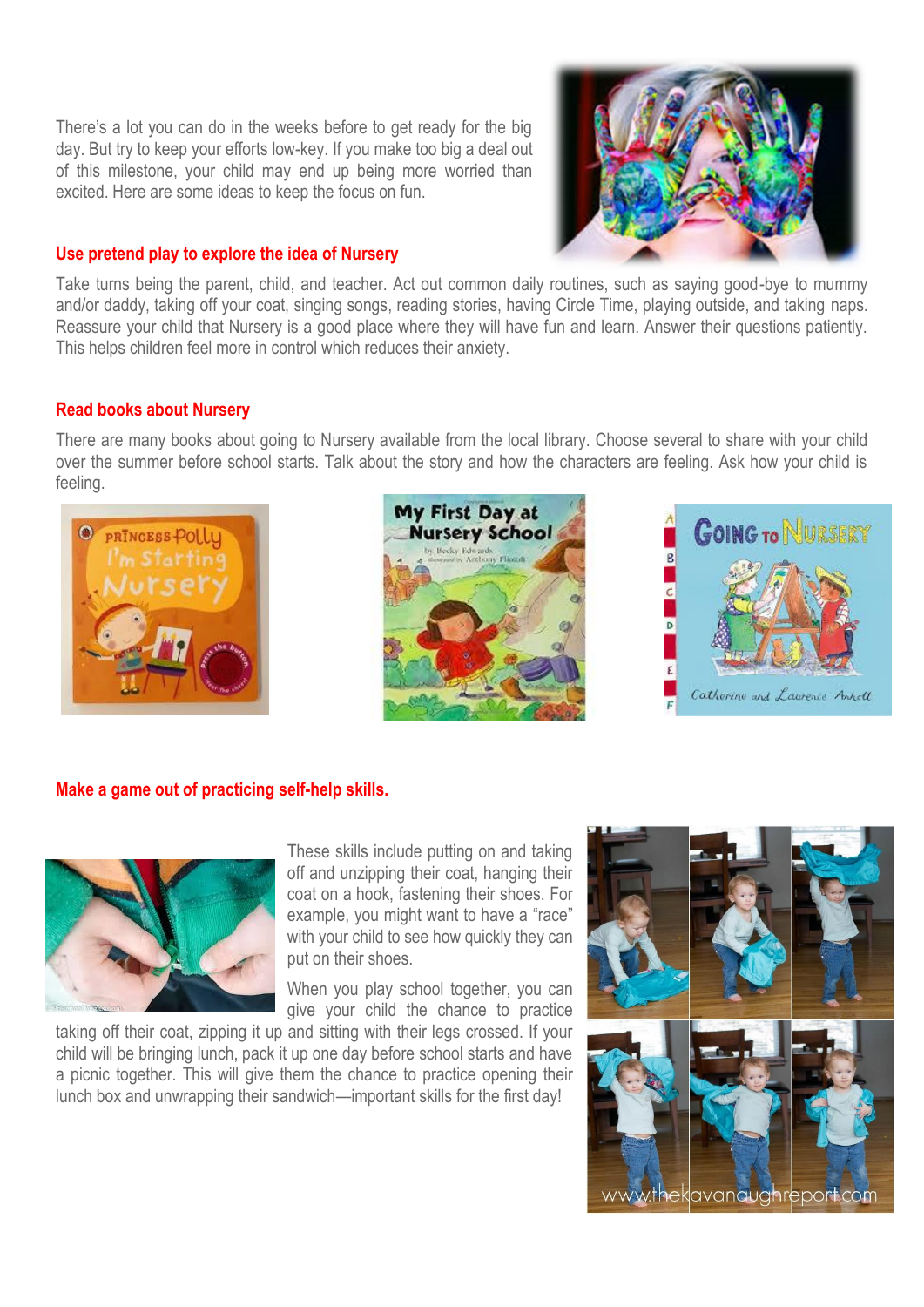# **Worries and Watching**

Your child may also have some questions or concerns about starting Nursery either before or after they start in September. Help them get ready with these two key strategies:

#### **Listen to your child's worries.**

Although it's tempting to quickly reassure your child and move on, it's important to let your child know that their worries have been heard. No matter what they are, big or small, children's worries about Nursery can significantly influence their experience there. Will you remember to pick them up in the afternoon? Will the teacher be nice?



Let your child know it's normal to feel happy, sad, excited, scared or worried. Explain that starting something new can feel scary and that lots of people feel that way. It can be helpful to share a time when you started something new and how you felt. When you allow your child to share their worries, you can help them think through how to deal with them. For example, if they are worried about missing you, the two of you can talk about ways they can help find someone to play with if they feel lonely.



#### **Notice nonverbal messages.**

As much as 3-year-olds may talk, most are not yet able to fully explain how they are feeling or what they are worried about. Your child may "act out" their worry by clinging, becoming withdrawn or by being more aggressive. Another common reaction as children take a big move forward is to actually move backward in other areas. For example, if your child is fully potty trained, they may start have toileting accidents. They may ask that you feed or dress them even though they can do these things by themselves.

It is natural to be frustrated by this regressed behaviour and you may be concerned that if you do these things for them they won't go back to doing it themselves. In fact, letting them play this out often leads to children returning to their "big kid" selves sooner. Remember that your child is facing—and managing—a big change in their life. They may need more support and nurturing.

# **The Preschool Countdown: What to Do and When**

The last few weeks before starting preschool seem to fly by! As you begin the countdown to the first day, here are some things to keep in mind:

# **During the 2 Weeks Before Nursery Starts:**



- Label all items—bookbag, jacket, shoes, uniform etc. with your child's name in permanent ink.
- Ensure you have completed and returned all forms to the school office, including medical, allergy and contact detail forms.
- Figure out how your child will get to school and how they will come home. Talk to your child about the morning and afternoon routine so that they understand that they will be safe and cared for. Make sure your child meets their before and/or after-school caregiver, if you are using one.

**Start using your child's "school bedtime." Children often go to bed later as the summer months as longer days kick in. Help your child get into a Nursery schedule by keeping to their school bedtime, beginning about 2 weeks before school starts.**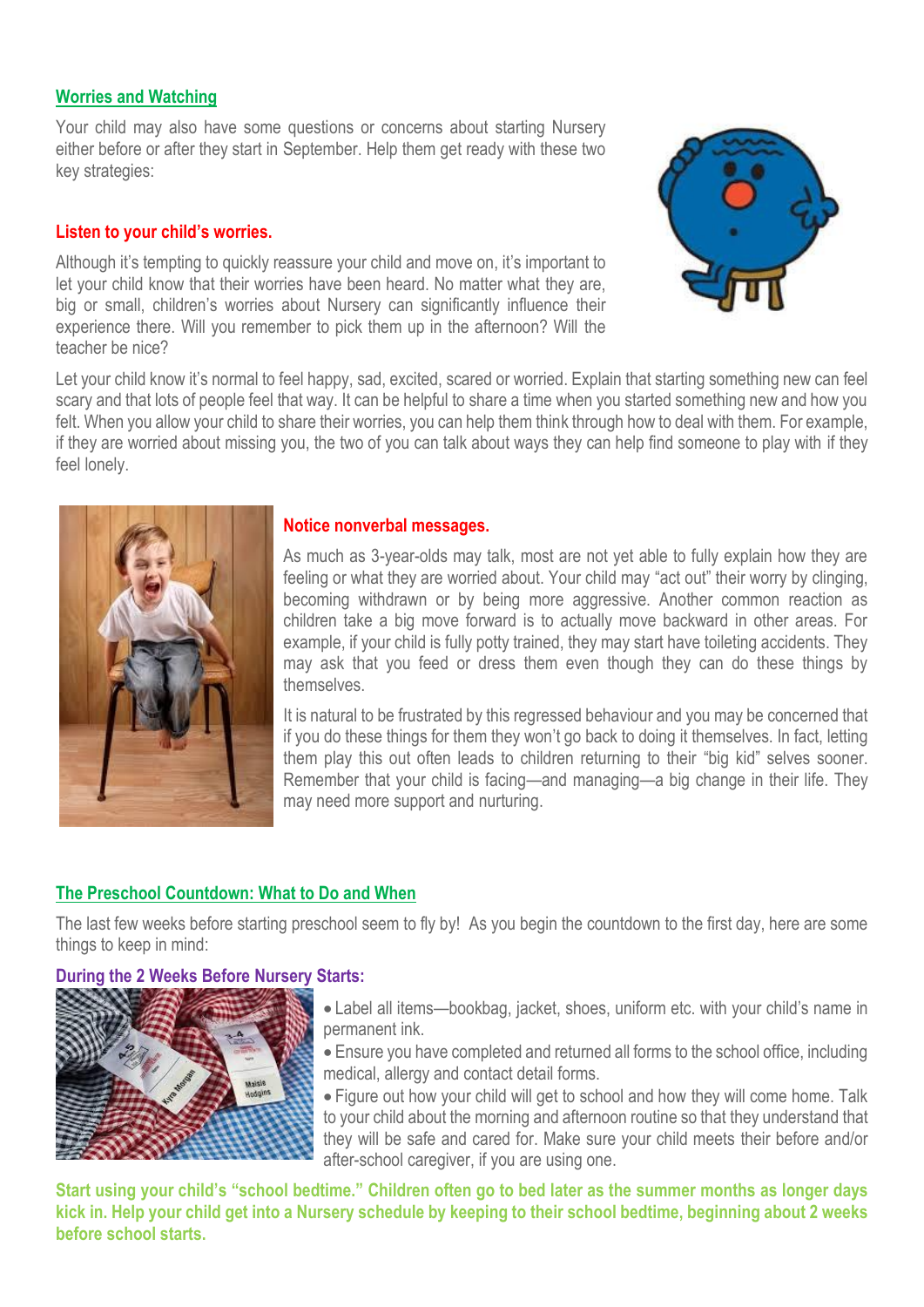# **The Night Before Nursery:**

- Answer any last-minute questions from your child.
- Let your child choose (weather and uniform appropriate) clothes for their first day.
- Make sure that your child goes to bed on time.

**Pick a bedtime that gives your child a good night's rest before the first day. Keep the bedtime routine soothing and relaxing. Don't focus too much (or at all) on the first day of school unless they want to.**





# **The First Day:**

· Wake up early enough so that you and your child don't have to rush to get to Nursery.

· Make breakfast for your child and, if possible, sit down to eat together - or at least talk with them as they eat and you get ready.

· Review the day's routine (what Nursery will be like, how your child will get to school/come home).

· Pack your child's bookbag together. If your child is staying for lunch, select foods that you know are their favourites. Having some familiarity on their first day is helpful as they adjust to so many changes.

# Saying a Good Good-Bye

These strategies can ease the jitters of separating on your child's first day at Nursery:

# **Plan to stay a little while**

Staying for 15-30 minutes on that first morning can help ease the transition. Together, the two of you can explore the classroom, meet some other children, play with a few toys. When you see that your child is comfortable, it is time to leave. If you child is having a harder time getting engaged, you may want to ask



their teacher to stay with them as you say goodbye. When you leave, they will have a caring adult to turn to for support.

# **Keep your tone positive and upbeat**

Children pick up on the reactions of the trusted adults in their lives. Try not to look worried or sad and don't linger too long. Say a quick, upbeat goodbye and reassure your child that all will be well.

# **Think about creating a special goodbye routine**

For example, you could give your child a kiss on the palm to "hold" all day long. Or, the two of you could sing a special song together before you leave. Goodbye routines are comforting to children and help them understand and prepare for what will happen next.